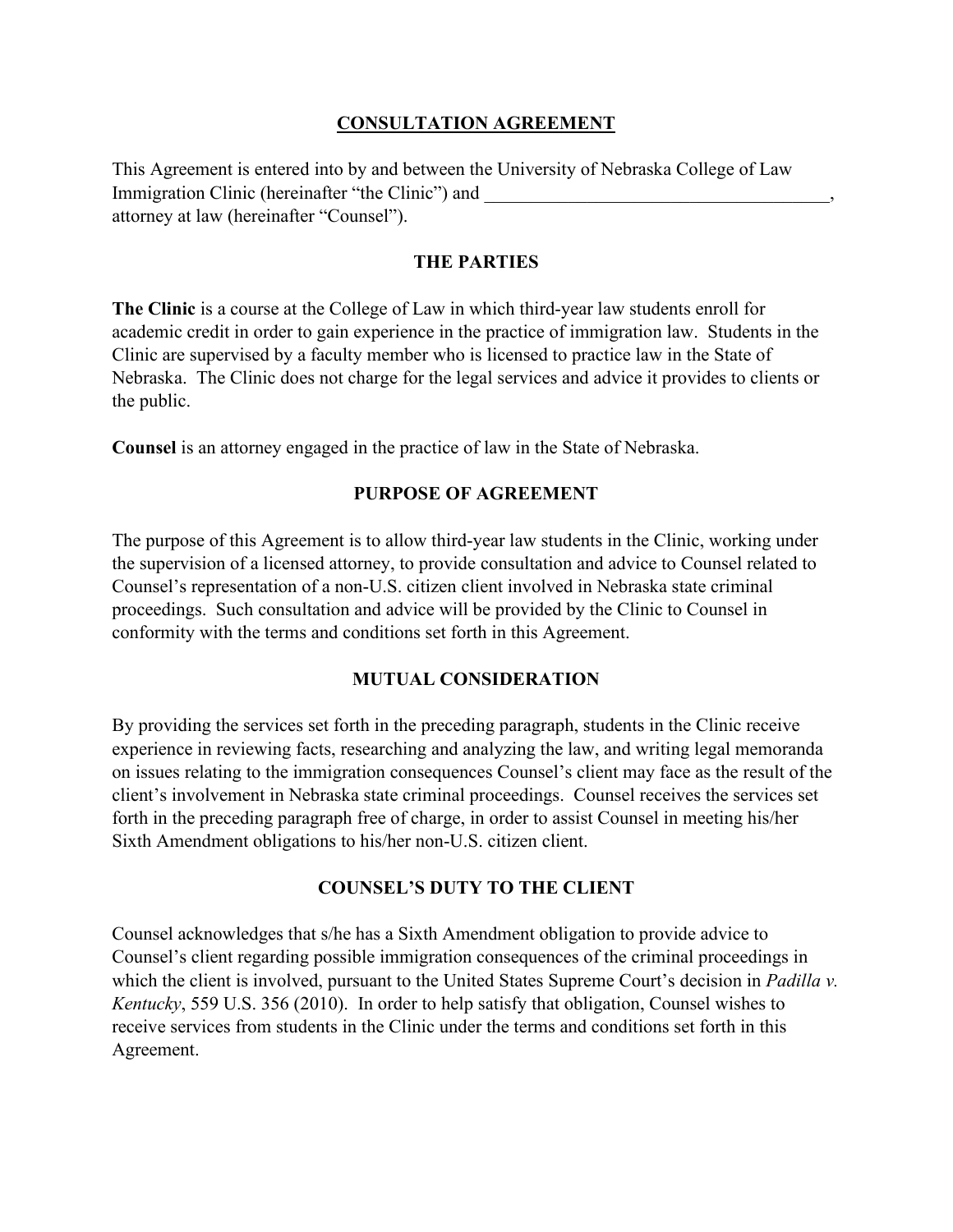### **RELATIONSHIP AMONG THE PARTIES TO THIS AGREEMENT**

Counsel acknowledges that s/he is the sole legal representative of the following client, who is currently involved in Nebraska state court criminal proceedings (include identifying case information, including case caption, case number, and county in which proceedings are taking place):

\_\_\_\_\_\_\_\_\_\_\_\_\_\_\_\_\_\_\_\_\_\_\_\_\_\_\_\_\_\_\_\_\_\_\_\_\_\_\_\_\_\_\_\_\_\_\_\_\_\_\_\_\_\_\_\_\_\_\_\_\_\_\_\_\_\_\_\_\_\_\_\_\_\_\_\_\_\_  $\_$  , and the contribution of the contribution of  $\mathcal{L}_\mathbf{z}$  , and the contribution of  $\mathcal{L}_\mathbf{z}$ 

Counsel further acknowledges that s/he will continue to be one of the client's legal representatives for the duration of this Agreement, and has authority to enter into this Agreement. Counsel further acknowledges that this Agreement does not create an attorneyclient relationship between the Clinic and the client for any purpose whatsoever.

This Agreement is made for purposes of Counsel receiving legal research and analysis from the Clinic related to the possible immigration consequences the client may face as a result of the client's involvement with Nebraska state court criminal proceedings. In order to receive complete and thorough legal research and analysis, it may be necessary for Counsel to divulge privileged information to the Clinic that relates to the client's case. In that event, Counsel agrees to obtain the client's consent, pursuant to all applicable provisions of the Nebraska Rules of Professional Conduct, to divulge such information to the Clinic for the sole and only purpose of allowing the Clinic to conduct the legal research and analysis sought by Counsel. It is further agreed to by the Clinic and Counsel that, for the purposes of the services being provided to Counsel by the Clinic under the terms of this Agreement, the Clinic is being retained by Counsel to assist Counsel in the rendition of professional legal services to the client and is acting as a "representative" of Counsel, as that term is used in Neb. Rev. Stat.  $\S 27-503(1)(c)$ .

The Clinic and Counsel agree that, once the services the Clinic agrees to provide by the terms of this Agreement are completed, the Clinic owes no further obligations of any kind to Counsel, and this Agreement shall be fully concluded.

# **DUTIES AND OBLIGATIONS OF THE CLINIC**

- 1. The Clinic agrees to provide the following services to Counsel:
	- a. Clinic students will conduct legal research related to the potential immigration consequences of the Nebraska state court criminal proceedings in which the client is currently involved, and will do so within a reasonable period of time.
	- b. Clinic students will prepare a legal memorandum analyzing the Clinic's legal research and rendering an opinion on possible immigration consequences of the Nebraska state court criminal proceedings in which the client is currently involved and deliver it to Counsel.
- 2. Once the legal memorandum is delivered to Counsel, Clinic students will answer any follow-up questions posed by Counsel that relate directly to the legal memorandum, for a period not to exceed one week.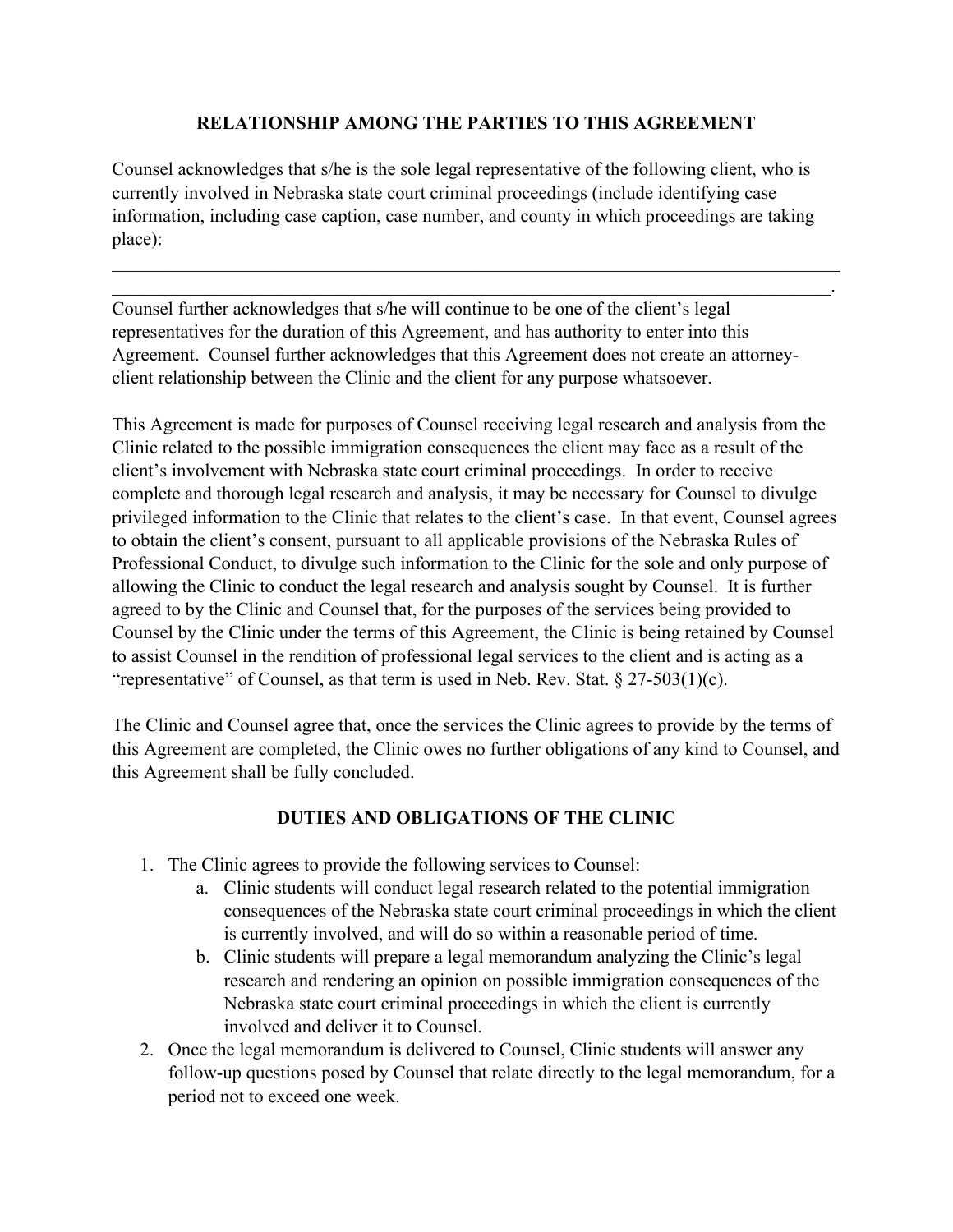- 3. After the period of time referred to in the preceding paragraph, the Clinic's responsibilities under this Agreement will be concluded, and the Clinic shall have no further responsibility to Counsel.
- 4. At such time as the Clinic's responsibilities under this Agreement are concluded, Clinic students will send a written communication to Counsel advising Counsel that the Clinic has concluded its work under this Agreement and has internally closed out its file relating to this matter.
- 5. The Clinic will check for any conflicts of interest it may have that relate to Counsel or the client before agreeing to provide any services under this Agreement.
- 6. The Clinic will keep confidential all information related to the client provided by Counsel, in order to comply with the Nebraska Rules of Professional Conduct and evidentiary privileges related to the attorney-client relationship between Counsel and the client.

# **DUTIES AND OBLIGATIONS OF COUNSEL**

In consideration of the above services to be provided by the Clinic, Counsel agrees as follows:

- 1. To, in a timely manner, fill out any questionnaires and provide any documents and information related to the client or the client's case requested by the Clinic.
- 2. To, if necessary, obtain the client's consent to release information to the Clinic that will enable it to conduct the research and analysis of the possible immigration consequences of the Nebraska state court criminal proceedings in which the client is currently involved.
- 3. To hold the Clinic harmless from any and all claims that may be asserted against it by the client that arise out of or are related to the Clinic's provision of services to Counsel under this Agreement.

# **PROCEDURE**

The procedure under which requests for assistance from the Clinic can be requested is set forth in the **"Procedures"** attachment to this Agreement, which is incorporated fully herein by reference.

# **INTEGRATION**

This Agreement represents the entire agreement between the parties, and any prior or contemporaneous representations, promises, or statements by the parties that are not incorporated herein shall not serve to vary or contradict the terms set forth in this Agreement.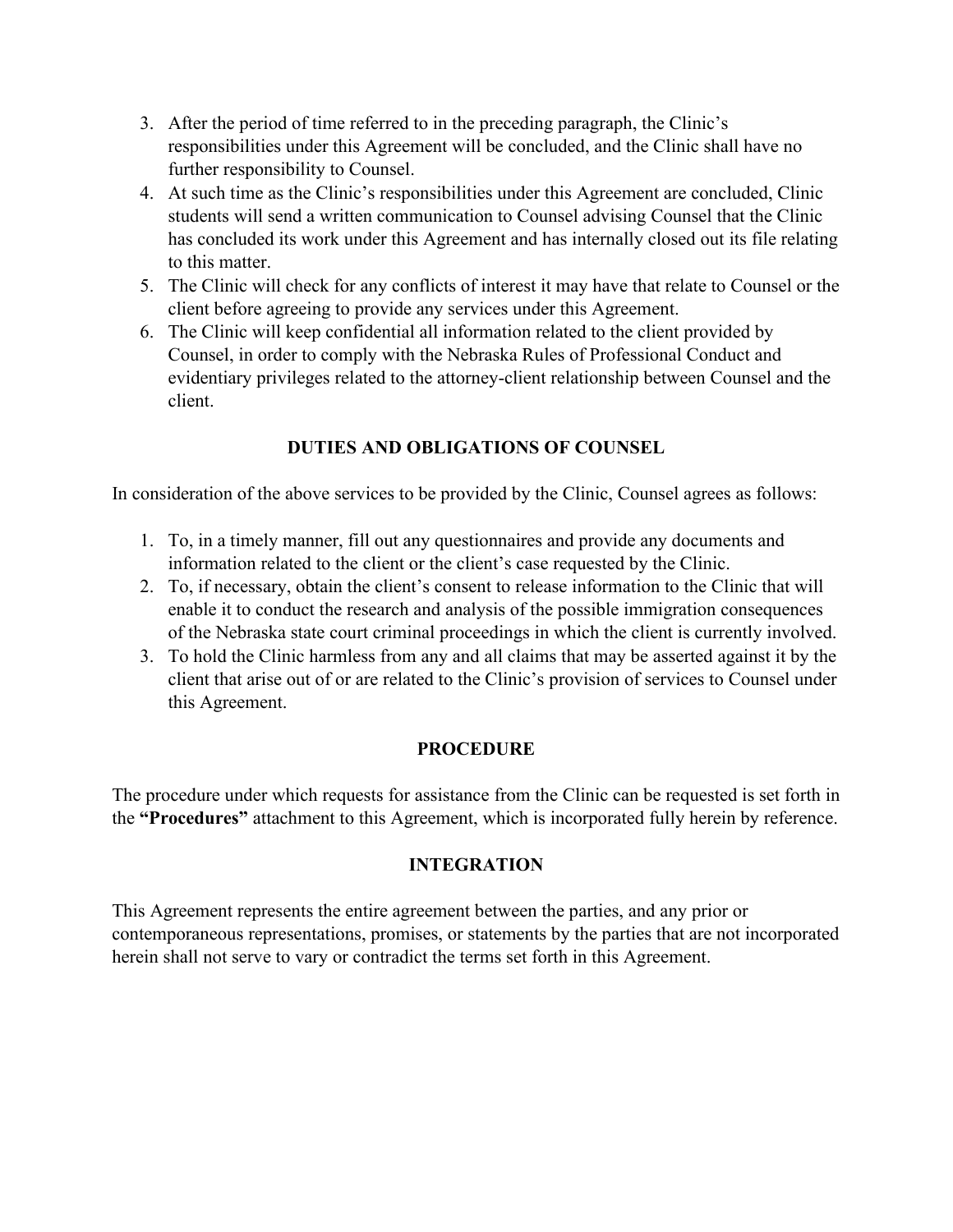**IN WITNESS WHEREOF**, the parties have duly executed this Agreement, and each party acknowledges the receipt of a duly executed copy of this Agreement.

 $\overline{\phantom{a}}$  , and the contribution of the contribution of  $\overline{\phantom{a}}$  , and  $\overline{\phantom{a}}$  , and  $\overline{\phantom{a}}$ 

For the Immigration Clinic: For Counsel:

Kevin Ruser Professor of Law University of Nebraska College of Law

DATE:\_\_\_\_\_\_\_\_\_\_\_\_\_\_\_\_\_\_\_\_ DATE:\_\_\_\_\_\_\_\_\_\_\_\_\_\_\_\_\_\_\_\_